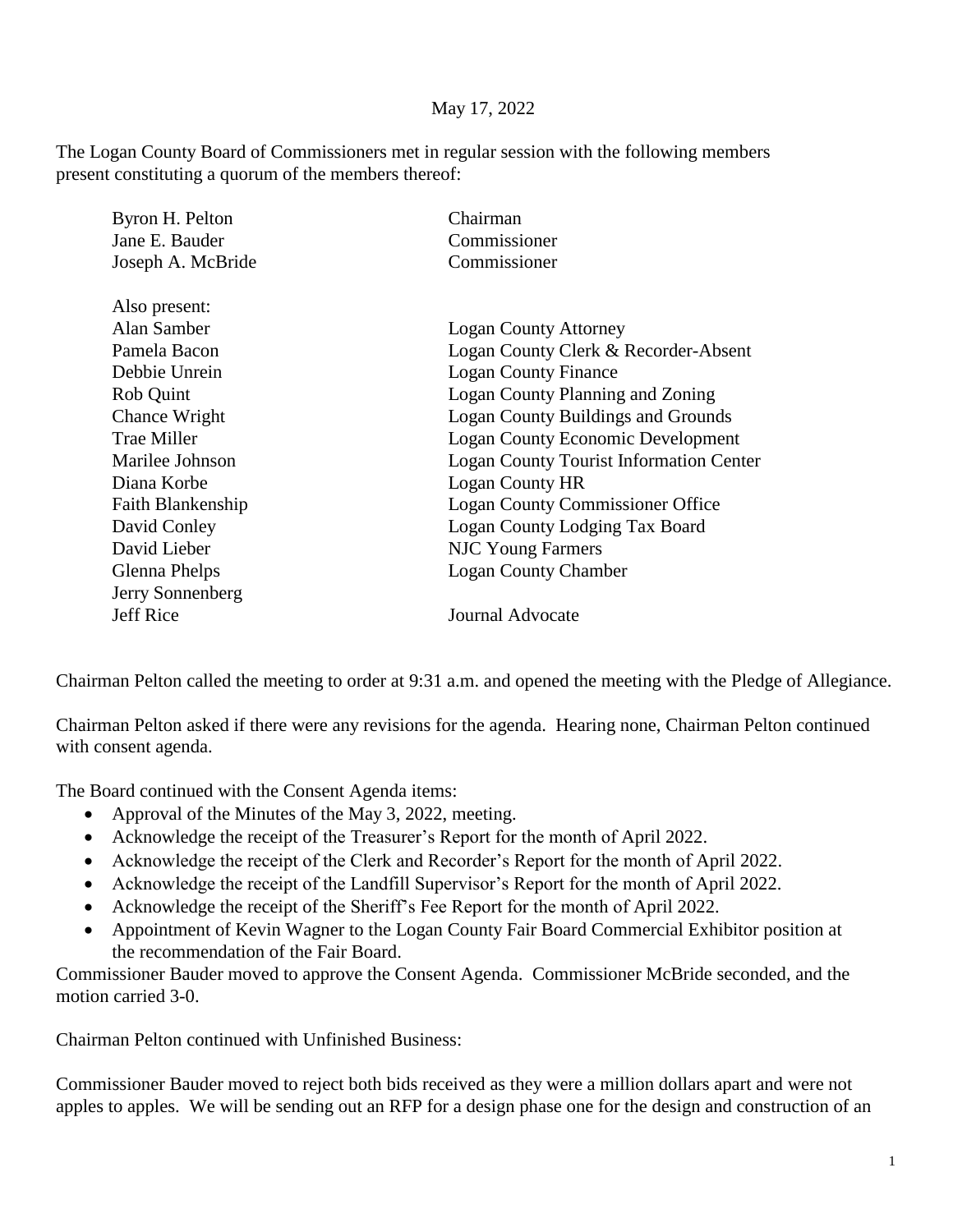80' x 100' building addition to the existing Exhibit Center located on the fairgrounds at 1120 Pawnee Avenue to be used as a multi-purpose Community Center. Commissioner McBride seconded, and the motion carried 3-0.

Chairman Pelton continued with New Business:

The Board opened a public hearing to consider the approval of an application submitted by the NJC Young Farmers for a Special Events Liquor License for an event to be held at the Logan County Fairgrounds on June 18, 2022.

• Dave Lieber explained the event layout to the board.

Hearing no public comments; Chairman Pelton closed the public hearing. Commissioner McBride moved to approve an application submitted by the NJC Young Farmers for a Special Events Liquor License for an event to be held at the Logan County Fairgrounds on June 18, 2022. Commissioner Bauder seconded, and the motion carried 3-0.

The Board opened a bid for the 2022 Asphalt Overlay program.

• McAtee in the amount of \$133.00 per ton or .70 per square yard.

Commissioner McBride moved to accept the bid for the 2022 Asphalt Overlay program and refer it to Jeff Reeves of Road and Bridge for review and recommendation back to the board. Commissioner Bauder seconded, and the motion carried 3-0.

The Board opened a bid for two indigent burials.

• Tennant Funeral Home in the amount of \$2944.80 for each.

Commissioner Bauder moved to award the bid for two indigent burials to Tennant Funeral Home in the amount of \$ 2944.80 each. Commissioner McBride seconded, and the motion carried 3-0.

Commissioner Bauder moved to approve a petition for abatement of taxes on behalf of Patricia Bartlett, Logan County Treasurer, for property donated to the Town of Crook which is now exempt which will result in an abatement of \$37.21. Commissioner McBride seconded, and the motion carried 3-0.

Commissioner McBride moved to allow the Chairman and the Vice Chairman to sign vehicle titles for vehicles which will be sold at auction on May 23, 2022: 1990 Chevy Van Vin# 2GCEG25CXL4129595; 2008 Chevy Impala Vin# 2G1WB55K481271454. Commissioner Bauder seconded, and the motion carried 3-0.

Commissioner Bauder moved to approve an agreement between Logan County and Turn Key Health Clinics, LLC ("Contractor"). The purpose of this Contract is to contract for the provision of Mental Healthcare Services at the Logan County Detention Center in Sterling, Colorado and authorize the Chairman to sign. Commissioner McBride seconded, and the motion carried 3-0.

Commissioner McBride moved to approve the Logan County Lodging Tax Board Project for Colorado Flatlanders Annual Rod Run in the amount of \$3,500. Commissioner Bauder seconded, and the motion carried 3-0.

Commissioner Bauder moved to approve an application for a Fireworks Display Permit on behalf of Sterling Boat Club for Saturday, July 2 or Sunday, July 3, 2022, at the Sterling Boat Club Dock. At North Sterling State Park for the entertainment for the community and visitors of the State Park and Boat Club Members. Commissioner McBride seconded, and the motion carried 3-0.